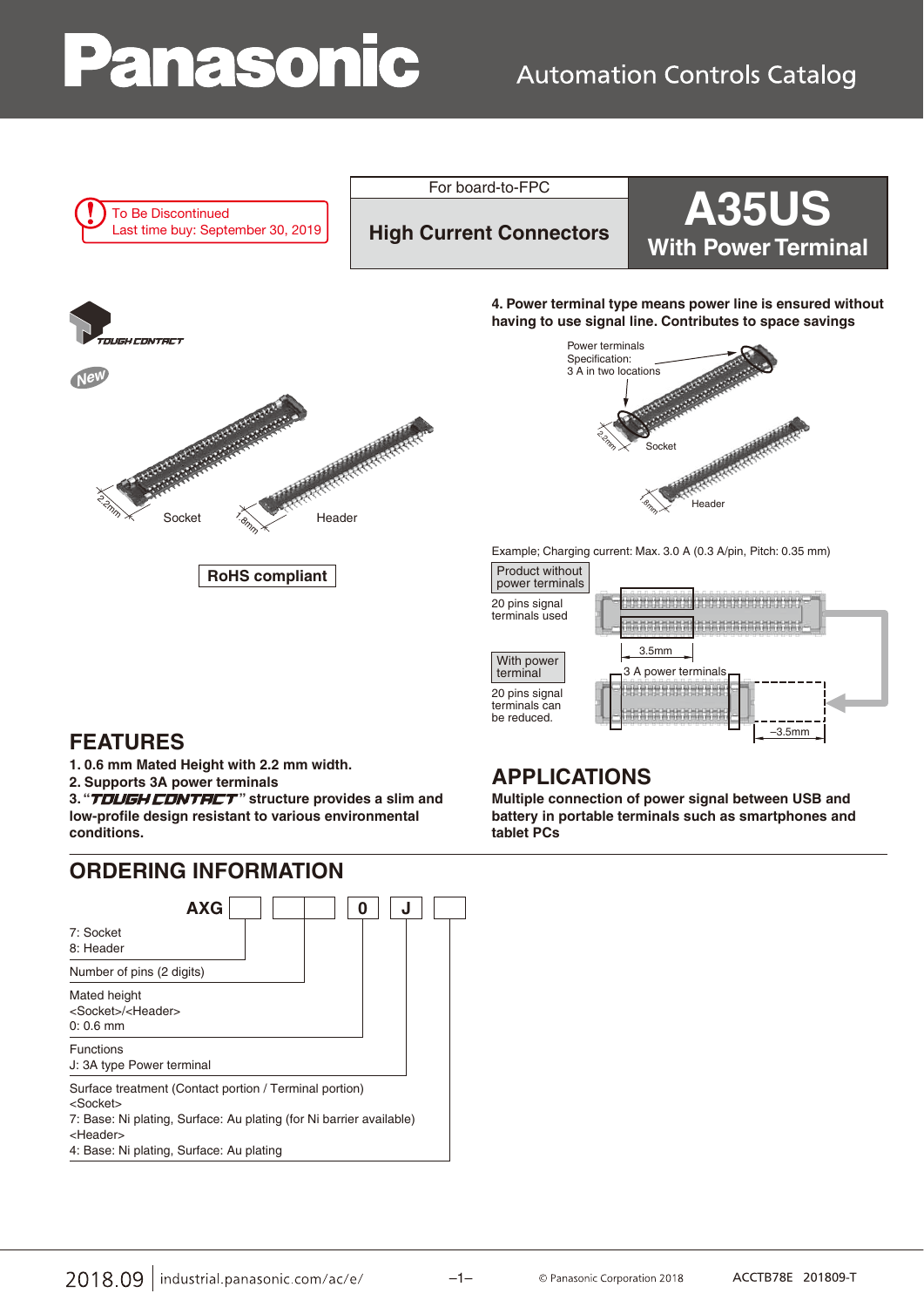### **PRODUCT TYPES**

| Mated height      | Number of pins | Part number      |           | Packing               |               |
|-------------------|----------------|------------------|-----------|-----------------------|---------------|
|                   |                | Socket           | Header    | Inner carton (1-reel) | Outer carton  |
|                   | 10             | AXG7100J7        | AXG8100J4 | 10,000 pieces         | 20,000 pieces |
|                   | 12             | AXG7120J7        | AXG8120J4 |                       |               |
|                   | 16             | AXG7160J7        | AXG8160J4 |                       |               |
|                   | 20             | AXG7200J7        | AXG8200J4 |                       |               |
|                   | 24             | AXG7240J7        | AXG8240J4 |                       |               |
| 0.6 <sub>mm</sub> | 30             | AXG7300J7        | AXG8300J4 |                       |               |
|                   | 34             | AXG7340J7        | AXG8340J4 |                       |               |
|                   | 40             | AXG7400J7        | AXG8400J4 |                       |               |
|                   | 44             | AXG7440J7        | AXG8440J4 |                       |               |
|                   | 50             | AXG7500J7        | AXG8500J4 |                       |               |
|                   | 60             | AXG7600J7        | AXG8600J4 |                       |               |
|                   | 70             | <b>AXG7700J7</b> | AXG8700J4 |                       |               |

Notes: 1. Order unit:

For volume production: 1-inner carton (1-reel) units

For samples, please contact our sales office.

2. Please contact us for connectors having a number of pins other than those listed above.

### **SPECIFICATIONS**

**1. Characteristics**

| Item                             |                                                                             | <b>Specifications</b>                                                                                                                                            | Conditions                                                                                                                                                                                                                                        |  |
|----------------------------------|-----------------------------------------------------------------------------|------------------------------------------------------------------------------------------------------------------------------------------------------------------|---------------------------------------------------------------------------------------------------------------------------------------------------------------------------------------------------------------------------------------------------|--|
|                                  | Rated current                                                               | 3.0A/pin contact (power terminal)<br>0.30A/pin contact (signal terminal): Max. 5 A at total<br>pin contacts                                                      |                                                                                                                                                                                                                                                   |  |
| Electrical<br>characteristics    | Rated voltage                                                               | 60V AC/DC                                                                                                                                                        |                                                                                                                                                                                                                                                   |  |
|                                  | Dielectric strength                                                         | 150V AC for 1 min.                                                                                                                                               | No short-circuiting or damage at a detection current of 1 mA<br>when the specified voltage is applied for one minute.                                                                                                                             |  |
|                                  | Insulation resistance                                                       | Min. 1,000 $M\Omega$ (initial)                                                                                                                                   | Using 250V DC megger (applied for 1 min.)                                                                                                                                                                                                         |  |
|                                  | Contact resistance                                                          | Max. $30m\Omega$ (power terminal)<br>Max. $90m\Omega$ (signal terminal)                                                                                          | Based on the contact resistance measurement method<br>specified by JIS C 5402.                                                                                                                                                                    |  |
|                                  | Composite insertion force                                                   | 1.300N/pin contacts $\times$ pin contacts                                                                                                                        |                                                                                                                                                                                                                                                   |  |
| Mechanical                       | Composite removal force                                                     | 0.165N/pin contacts $\times$ pin contacts                                                                                                                        |                                                                                                                                                                                                                                                   |  |
| characteristics                  | Contact holding force<br>(Socket signal terminal,<br>Header power terminal) | Min. 0.20N/pin contacts                                                                                                                                          | Measuring the maximum force.<br>As the contact is axially pull out.                                                                                                                                                                               |  |
|                                  | Ambient temperature                                                         | $-55^{\circ}$ C to $+85^{\circ}$ C                                                                                                                               | No icing or condensation.                                                                                                                                                                                                                         |  |
|                                  | Storage temperature                                                         | $-55^{\circ}$ C to $+85^{\circ}$ C (product only)<br>$-40^{\circ}$ C to +50 $^{\circ}$ C (emboss packing)                                                        | No icing or condensation.                                                                                                                                                                                                                         |  |
| Environmental<br>characteristics | Thermal shock resistance<br>(header and socket mated)                       | 5 cycles,<br>insulation resistance min. $100M\Omega$ ,<br>contact resistance max. $30m\Omega$ (power terminal)<br>max. $90m\Omega$ (signal terminal)             | Conformed to MIL-STD-202F, method 107G<br>Order<br>Temperature (°C)<br>Time (minutes)<br>$\mathbf{1}$<br>$-550_{3}$<br>30<br>$\overline{c}$<br>$\mathcal{L}_{\mathcal{L}}$<br>Max. 5<br>$85^{+3}$<br>3<br>30<br>4<br>$\zeta$<br>Max. 5<br>$-55.3$ |  |
|                                  | Humidity resistance<br>(header and socket mated)                            | 120 hours.<br>insulation resistance min. 100 $M\Omega$ .<br>contact resistance max. $30 \text{m}\Omega$ (power terminal)<br>max. 90mΩ (signal terminal)          | Conformed to IEC60068-2-78<br>Bath temperature 40°C±2°C,<br>humidity 90% to 95% R.H.                                                                                                                                                              |  |
|                                  | Saltwater spray resistance<br>(header and socket mated)                     | 24 hours.<br>insulation resistance min. 100Μ $Ω$ .<br>contact resistance max. $30 \text{m}\Omega$ (power terminal)<br>max. $90 \text{m}\Omega$ (signal terminal) | Conformed to IEC60068-2-11<br>Bath temperature 35°C±2°C,<br>saltwater concentration 5%±1%                                                                                                                                                         |  |
|                                  | H <sub>2</sub> S resistance<br>(header and socket mated)                    | 48 hours.<br>contact resistance max. $30 \text{m}\Omega$ (power terminal)<br>max. $90 \text{m}\Omega$ (signal terminal)                                          | Bath temperature 40°C±2°C,<br>gas concentration 3 ppm $\pm 1$ ppm,<br>humidity 75% to 80% R.H.                                                                                                                                                    |  |
| Lifetime<br>characteristics      | Insertion and removal life                                                  | 30 times                                                                                                                                                         | Repeated insertion and removal speed of max. 200 times/<br>hours                                                                                                                                                                                  |  |
| Soldering heat resistance        |                                                                             | The initial specification must be satisfied electrically<br>and mechanically                                                                                     | Infrared reflow soldering: Peak temperature: 260°C or less<br>(on the surface of the PC board<br>around the connector terminals)<br>Soldering iron: 300°C within 5 sec.<br>350°C within 3 sec.                                                    |  |
| Unit weight                      |                                                                             | 60 pin contacts: Socket 0.02g Header 0.01g                                                                                                                       |                                                                                                                                                                                                                                                   |  |

### **2. Material and surface treatment**

| Part name           | <b>Material</b>        | Surface treatment                                                                                                                                                                                                                                                                                                                                                                                 |
|---------------------|------------------------|---------------------------------------------------------------------------------------------------------------------------------------------------------------------------------------------------------------------------------------------------------------------------------------------------------------------------------------------------------------------------------------------------|
| Molded<br>portion   | LCP resin<br>(UL94V-0) |                                                                                                                                                                                                                                                                                                                                                                                                   |
| Contact and<br>Post | Copper alloy           | Contact portion: Base: Ni plating, Surface: Au plating<br>Terminal portion: Base: Ni plating, Surface: Au plating (except the terminal tips)<br>The terminals close to the portion to be soldered have nickel barriers (exposed nickel portions).<br>Power terminals: Sockets: Base: Ni plating, Surface: Au plating (except the terminal tips)<br>Headers: Base: Ni plating, Surface: Au plating |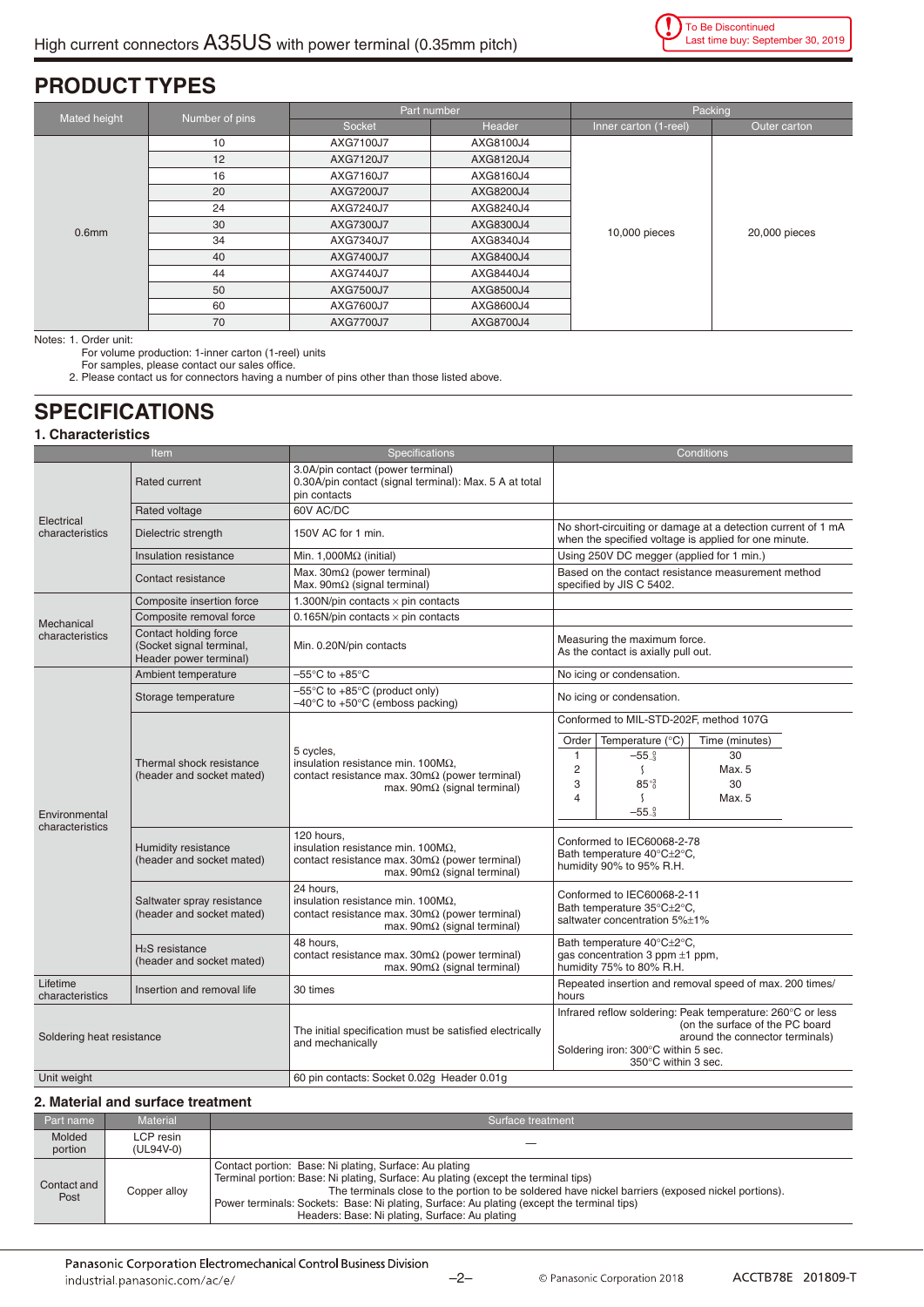**DIMENSIONS** (Unit: mm) **Socket (Mated height: 0.6 mm)**

The CAD data of the products with a **CAD Data** mark can be downloaded from: http://industrial.panasonic.com/ac/e/

### **CAD Data**







| 0.59 |      | Terminal coplanarity<br>0.08 |                              |
|------|------|------------------------------|------------------------------|
|      |      |                              | (Contact and Power terminal) |
|      | 2.20 |                              |                              |

| Dimension table (mm)         |       |       |       |  |  |  |
|------------------------------|-------|-------|-------|--|--|--|
| Number of pins/<br>dimension | Ā     | B     | C     |  |  |  |
| 10                           | 4.25  | 1.40  | 3.45  |  |  |  |
| 12                           | 4.60  | 1.75  | 3.80  |  |  |  |
| 16                           | 5.30  | 2.45  | 4.50  |  |  |  |
| 20                           | 6.00  | 3.15  | 5.20  |  |  |  |
| 24                           | 6.70  | 3.85  | 5.90  |  |  |  |
| 30                           | 7.75  | 4.90  | 6.95  |  |  |  |
| 34                           | 8.45  | 5.60  | 7.65  |  |  |  |
| 40                           | 9.50  | 6.65  | 8.70  |  |  |  |
| 44                           | 10.20 | 7.35  | 9.40  |  |  |  |
| 50                           | 11.25 | 8.40  | 10.45 |  |  |  |
| 60                           | 13.00 | 10.15 | 12.20 |  |  |  |
| 70                           | 14.75 | 11.90 | 13.95 |  |  |  |

10 3.55 1.40 3.17 12 3.90 1.75 3.52 16 4.60 2.45 4.22 20 5.30 3.15 4.92 24 6.00 3.85 5.62 30 7.05 4.90 6.67 34 7.75 5.60 7.37 40 8.80 6.65 8.42 44 9.50 7.35 9.12 50 10.55 8.40 10.17 60 12.30 10.15 11.92 70 14.05 11.90 13.67

General tolerance: ±0.2

Note: Since power terminals are built into the body, the Y and Z parts are connected electrically.



### **Socket and Header are mated**

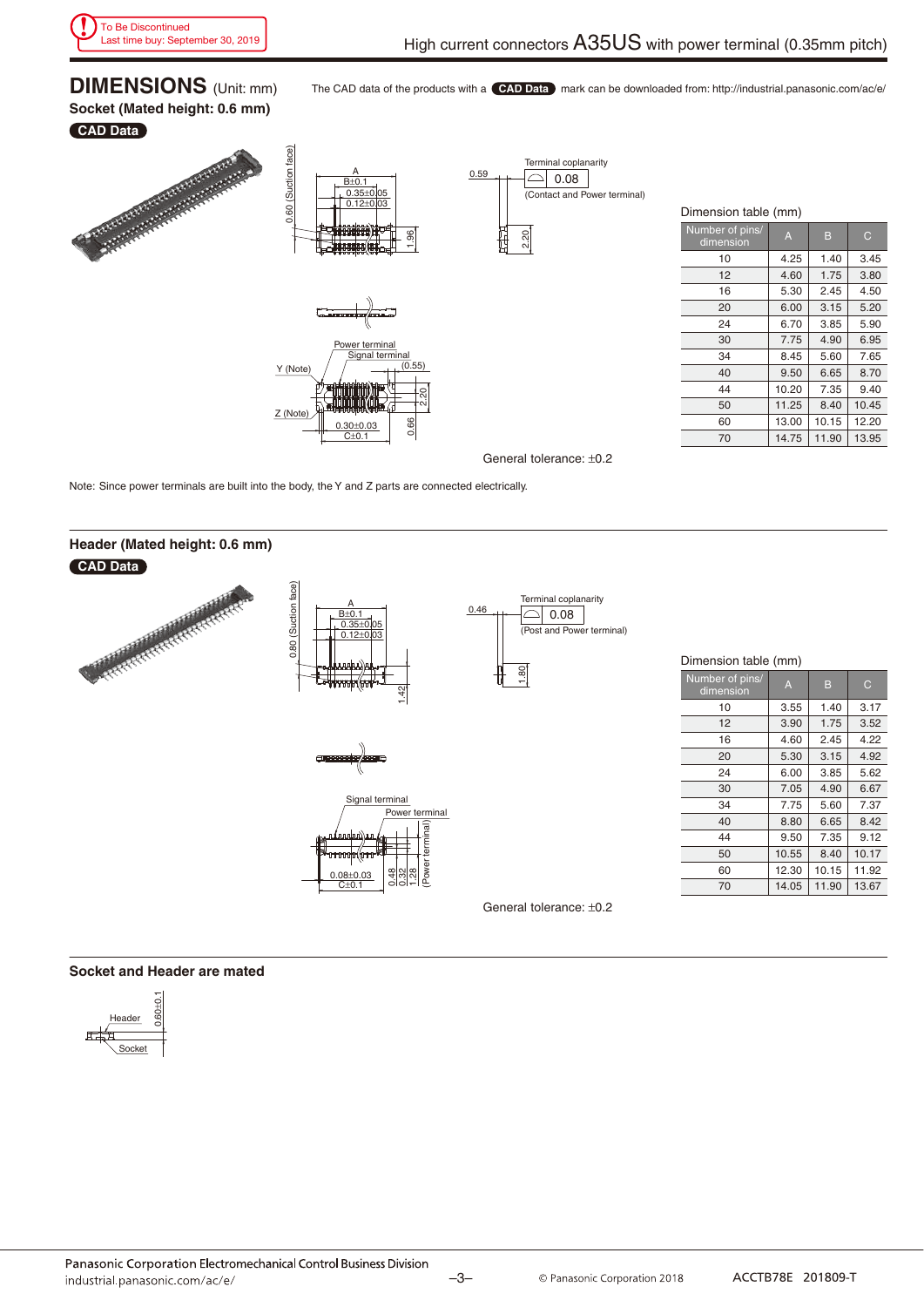### **EMBOSSED TAPE DIMENSIONS** (Unit: mm)

### **• Specifications for taping**

(In accordance with JIS C 0806-3:1999. However, not applied to the mounting-hole pitch of some connectors.)

### Tape I  $(A_{-0.1}^{+0.3})$ (B)  $(1.75)$ Leading direction after packaging Leading direction after packaging  $(2.0)$   $(4.0)$ 4.0  $\lesssim$ ,<br>0.,  $\mathcal{O}$ dia.

### **• Specifications for the plastic reel**

(In accordance with EIAJ ET-7200B.)



### **• Dimension table** (Unit: mm)

|        | Number of pins | Type of taping |      |      |      | Quantity per reel |
|--------|----------------|----------------|------|------|------|-------------------|
| Socket | Max. 30        | Tape I         | 16.0 | 7.5  | 17.4 | 10,000            |
|        | 34 to 70       | Tape I         | 24.0 | 11.5 | 25.4 | 10,000            |
|        |                |                |      |      |      |                   |
|        | Number of pins | Type of taping |      |      |      | Quantity per reel |
| Header | Max. 34        | Tape I         | 16.0 | 7.5  | 17.4 | 10,000            |
|        | 40 to 70       | Tape I         | 24.0 | 11.5 | 25.4 | 10,000            |

### **• Connector orientation with respect to embossed tape feeding direction**

| Type l<br><b>Direction</b><br>of tape progress | Common for A35US with power terminal   |                                                                                              |  |  |
|------------------------------------------------|----------------------------------------|----------------------------------------------------------------------------------------------|--|--|
|                                                | Socket                                 | Header                                                                                       |  |  |
|                                                | <u>.</u><br>· 法非法法法法法法法<br>8888888888. | ╔╍ <del>┪<u>╂╂╂╂╂╂╂╂╂╂</u></del><br><b><sub>ᡔ</sub>ᢧ</b> ᡆᠯᠯᠯᠯᠯᠯᠯᠯᠯᠯᠯᡏᠯᡏᡏᡏᡏᡏᡏᡏ               |  |  |
|                                                |                                        | Note: There is no indication on this product regarding top-bottom or left-right orientation. |  |  |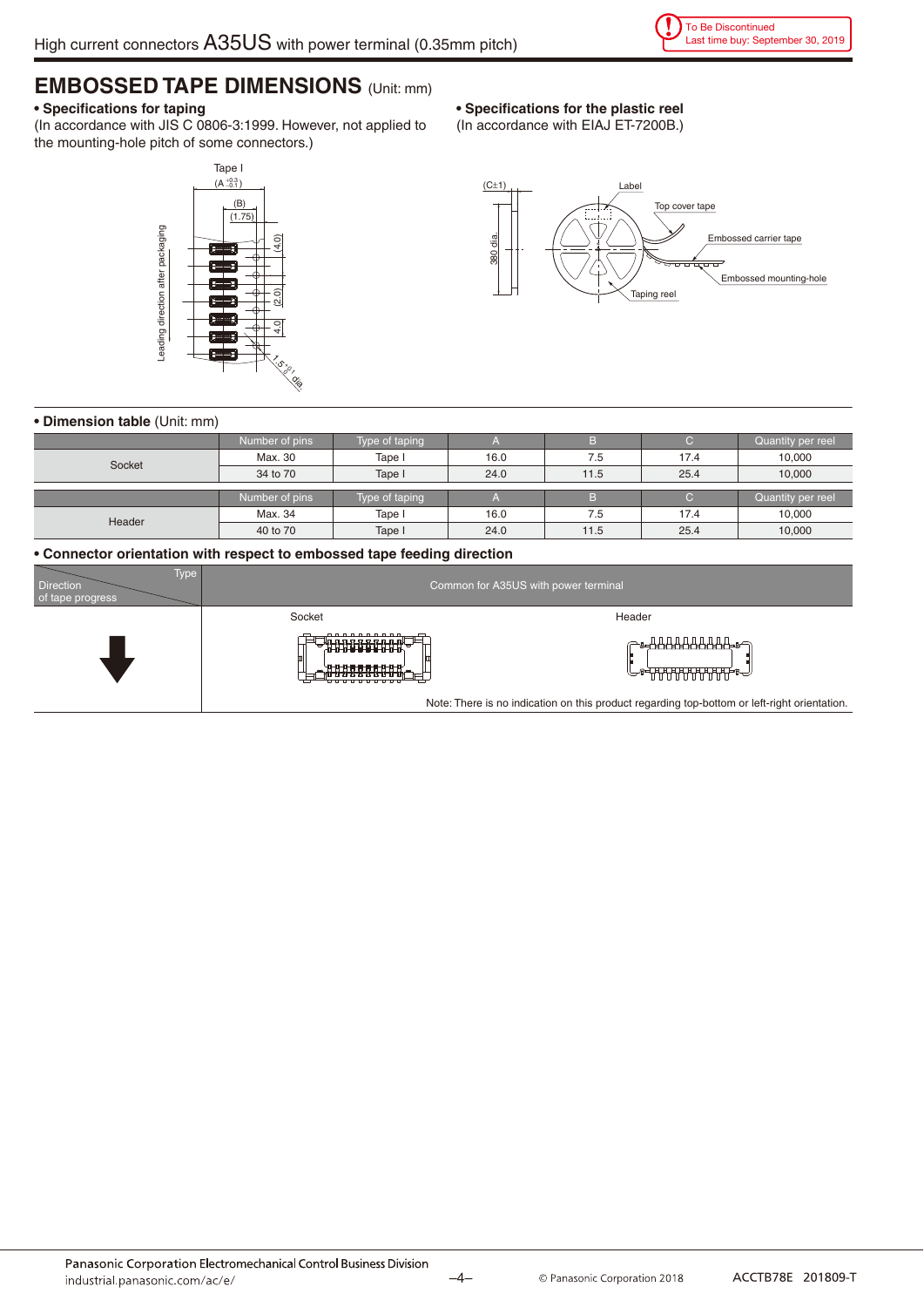### **NOTES**

#### **1. Design of PC board patterns**

Conduct the recommended foot pattern design, in order to preserve the mechanical strength of terminal solder areas.

### **2. Recommended PC board and metal mask patterns**

Connectors are mounted with high pitch density, intervals of 0.35 mm, 0.4 mm or 0.5 mm.

In order to reduce solder and flux rise, solder bridges and other issues make sure the proper levels of solder is used. The figures to the right are recommended metal mask patterns. Please use them as a reference.

### **• Socket (Mated height: 0.6 mm)**

Recommended PC board pattern (TOP VIEW)



Recommended metal mask pattern Metal mask thickness: When 100μm (Terminal opening ratio: 70%) (Metal-part opening ratio: 46%)



**• Header (Mated height: 0.6 mm)**

Recommended PC board pattern (TOP VIEW)



Recommended metal mask pattern Metal mask thickness: When 100μm (Signal terminal opening ratio: 70%) (Power terminal opening ratio: 77%)



Please refer to the latest product specifications when designing your product.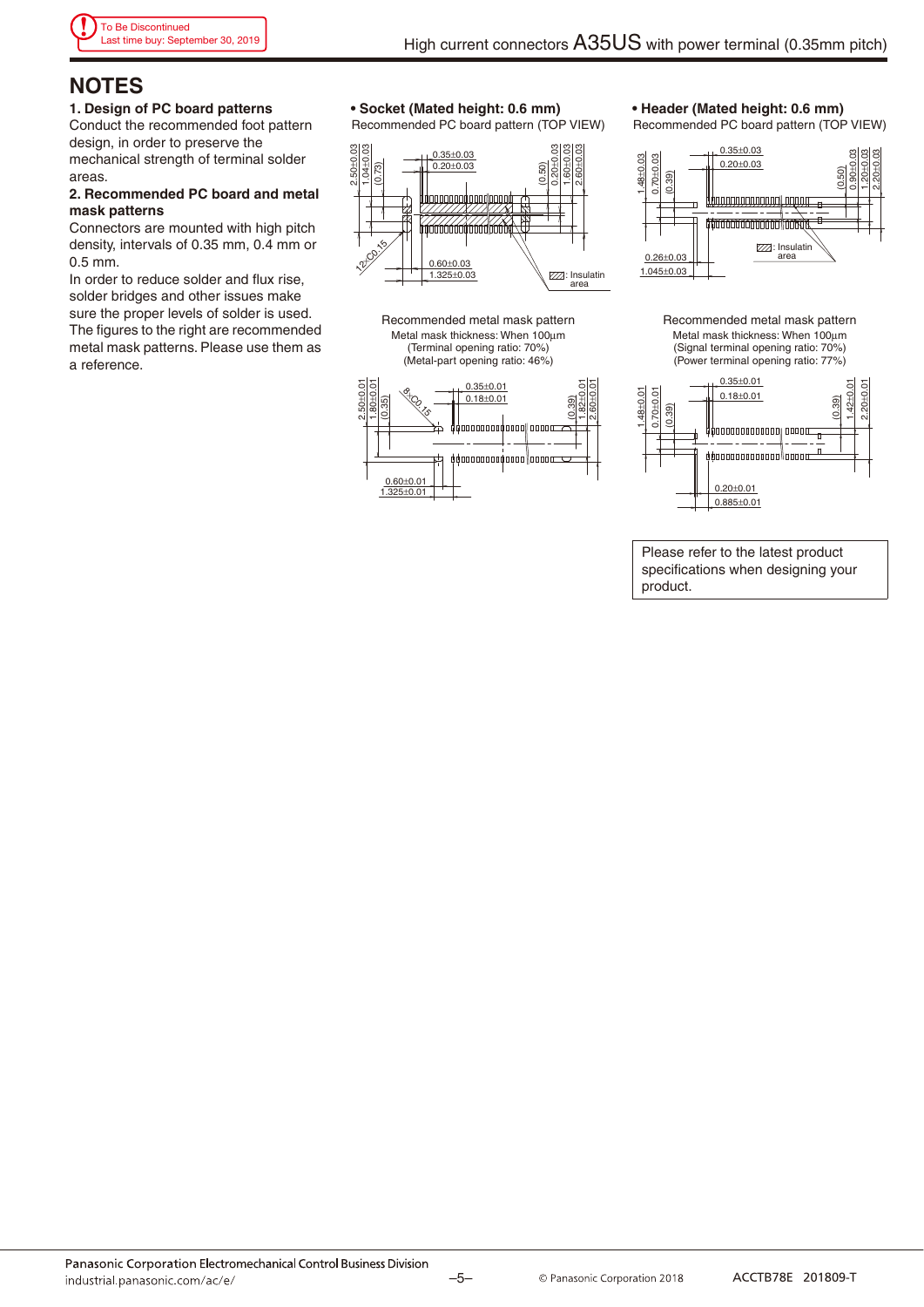### **For board-to-board/board-to-FPC Notes on Using Narrow pitch Connectors/ High Current Connectors**

### **About safety remarks**

Observe the following safety remarks to prevent accidents and injuries.

1) Do not use these connectors beyond the specification sheets. The usage outside of specified rated current, dielectric strength, and environmental conditions and so on may cause circuitry damage via abnormal heating, smoke, and fire.

2) In order to avoid accidents, your thorough specification review is appreciated. Please contact our sales office if your usage is out of the specifications. Otherwise, Panasonic Corporation cannot guarantee the quality and reliability.

3) Panasonic Corporation is consistently striving to improve quality and reliability. However, the fact remains that electrical components and devices generally cause failures at a given statistical probability. Furthermore, their durability varies with use environments or use conditions. In this respect, please check for actual electrical components and devices under actual conditions before use. Continued usage in a state of degraded condition may cause the deteriorated insulation, thus result in abnormal heat, smoke or firing. Please carry out safety design and periodic maintenance including redundancy design, design for fire spread prevention, and design for malfunction prevention so that no accidents resulting in injury or death, fire accidents, or social damage will be caused as a result of failure of the products or ending life of the products.

### **Regarding the design of devices and PC board patterns**

1) When using the board to board connectors, do not connect a pair of board with multiple connectors. Otherwise, misaligned connector positions may cause mating failure or product breakage.

2) With mounting equipment, there may be up to a  $\pm 0.2$  to 0.3 mm error in positioning. Be sure to design PC boards and patterns while taking into consideration the performance and abilities of the required equipment.

3) Some connectors have tabs embossed on the body to aid in positioning. When using these connectors, make sure that the PC board is designed with positioning holes to match these tabs. 4) To ensure the required mechanical strength when soldering the connector terminals, make sure the PC board meets recommended PC board pattern design dimensions given. 5) PC board

Control the thicknesses of the cover lay and adhesive to prevent poor soldering. This connector has no stand-off. Therefore, minimize the thickness of the cover lay, etc. so as to prevent the occurrence of poor soldering.

6) For all connectors of the narrow pitch series, to prevent the PC board from coming off during vibrations or impacts, and to prevent loads from falling directly on the soldered portions, be sure to design some means to fix the PC board in place. Example) Secure in place with screws



When connecting PC boards, take appropriate measures to prevent the connector from coming off.

### 7) When mounting connectors on a FPC

• When the connector soldered to FPC is mated or unmated, solder detachment may occur by the force to the terminals. Connector handling is recommended in the condition when the reinforcing plate is attached to the backside of FPC where the connector is mounted. The external dimension of the reinforcing plate is recommended to be larger than the dimension of "Recommended PC board pattern" (extended dimension of one side is approximately 0.5 to 1.0 mm). The materials and thickness of the reinforcing plate are glass epoxy or polyimide (thickness 0.2 to 0.3 mm) or SUS (thickness 0.1 to 0.2 mm). • As this connector has temporary locking structure, the connector mating may be separated by the dropping impact depend on the size, weight or bending force of the FPC. Please consider the measures at usage to prevent the mating separation.

8) The narrow pitch connector series is designed to be compact and thin. Although ease of handling has been taken into account, take care when mating the connectors, as displacement or angled mating could damage or deform the connector.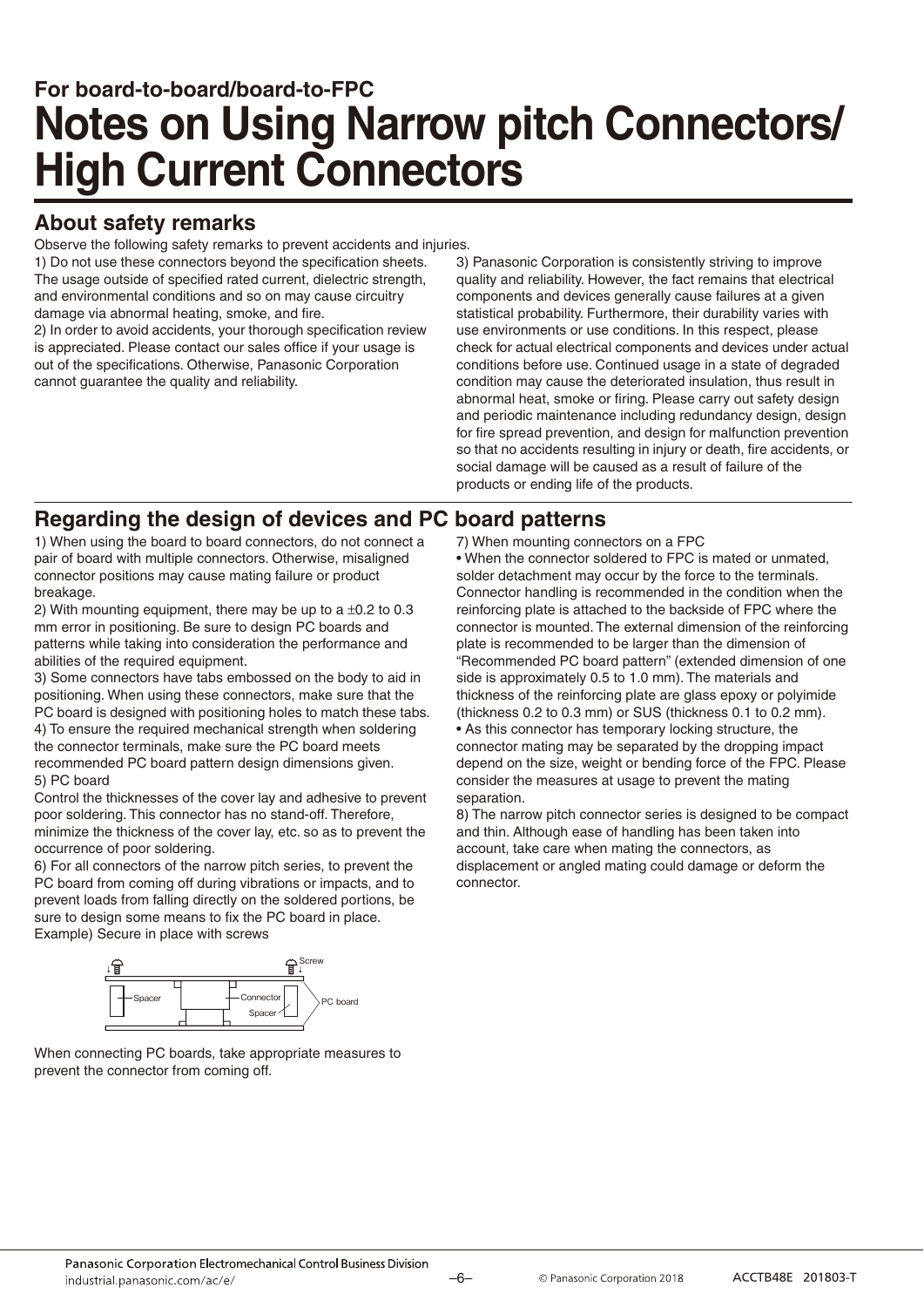### **Regarding the selection of the connector placement machine and the mounting procedures**

1) Select the placement machine taking into consideration the connector height, required positioning accuracy, and packaging conditions.

2) Be aware that if the chucking force of the placement machine is too great, it may deform the shape of the connector body or connector terminals.

3) Be aware that during mounting, external forces may be applied to the connector contact surfaces and terminals and cause deformations.

4) Depending on the size of the connector being used, self alignment may not be possible. In such cases, be sure to carefully position the terminal with the PC board pattern.

### **Regarding soldering**

### **Reflow soldering**

1) Measure the recommended profile temperature for reflow soldering by placing a sensor on the PC board near the connector surface or terminals. (Please refer to the specification for detail because the temperature setting differs by products.) 2) As for cream solder printing, screen printing is recommended. 3) When setting the screen opening area and PC board foot pattern area, refer the recommended PC board pattern and window size of metal mask on the specification sheet, and make sure that the size of board pattern and metal mask at the base of the terminals are not increased.

4) Please pay attentions not to provide too much solder. It makes miss mating because of interference at soldering portion when mating.



5) When mounting on both sides of the PC board and the connector is mounting on the underside, use adhesives or other means to ensure the connector is properly fixed to the PC board. (Double reflow soldering on the same side is possible.) 6) The condition of solder or flux rise and wettability varies depending on the type of solder and flux. Solder and flux characteristics should be taken into consideration and also set the reflow temperature and oxygen level.

### **Hand soldering**

1) Set the soldering iron so that the tip temperature is less than that given in the table below.

### Table A

| Product name                     | Soldering iron temperature                                     |
|----------------------------------|----------------------------------------------------------------|
| SMD type connectors all products | $300^{\circ}$ C within 5 sec.<br>$350^{\circ}$ C within 3 sec. |

2) Do not allow flux to spread onto the connector leads or PC board. This may lead to flux rising up to the connector inside. 3) Touch the soldering iron to the foot pattern. After the foot pattern and connector terminal are heated, apply the solder wire so it melts at the end of the connector terminals.



5) The positioning bosses give an approximate alignment for positioning on the PC board. For accurate positioning of the connector when mounting it to the PC board, we recommend using an automatic positioning machine.

6) In case of dry condition, please note the occurrence of static electricity. The product may be adhered to the embossed carrier tape or the cover tape in dry condition. Recommended humidity is from 40 to 60%RH and please remove static electricity by ionizer in manufacturing process.

7) Do not use resin-containing solder. Otherwise, the contacts might be firmly fixed.

8) Soldering conditions

Please use the reflow temperature profile conditions recommended below for reflow soldering. Please contact our sales office before using a temperature profile other than that described below (e.g. lead-free solder)



For products other than the ones above, please refer to the latest product specifications.

9) The temperature profiles given in this catalog are values measured when using the connector on a resin-based PC board. When performed reflow soldering on a metal board (iron, aluminum, etc.) or a metal table to mount on a FPC, make sure there is no deformation or discoloration of the connector before mounting.

10) Please contact our sales office when using a screen-printing thickness other than that recommended.

4) Be aware that soldering while applying a load on the connector terminals may cause improper operation of the connector.

5) Thoroughly clean the soldering iron.

6) Flux from the solder wire may get on the contact surfaces during soldering operations. After soldering, carefully check the contact surfaces and clean off any solder before use.

7) These connector is low profile type. If too much solder is supplied for hand soldering, It makes miss mating because of interference at soldering portion. Please pay attentions.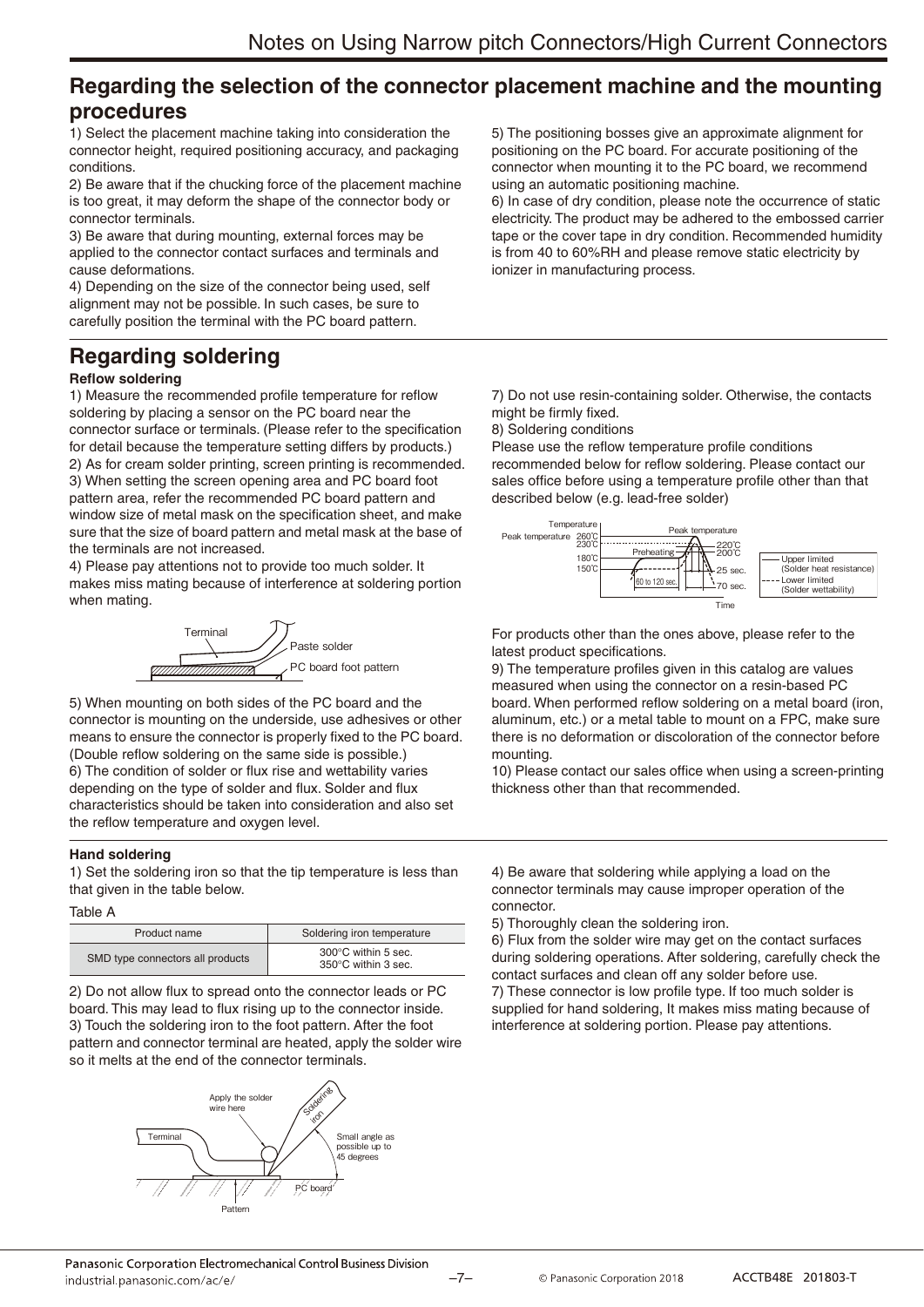### **Solder reworking**

1) Finish reworking in one operation.

2) In case of soldering rework of bridges. Do not use supplementary solder flux. Doing so may cause contact problems by flux.

3) Keep the soldering iron tip temperature below the temperature given in Table A.

### **Handling single components**

1) Make sure not to drop or allow parts to fall from work bench. 2) Excessive force applied to the terminals could cause warping, come out, or weaken the adhesive strength of the solder. Handle with care.

### **Precautions for mating**

This product is designed with ease of handling. However, in order to prevent the deformation or damage of contacts and molding, take care and do not mate the connectors as shown right.

3) Do not insert or remove the connector when it is not soldered. Forcibly applied external pressure on the terminals can weaken the adherence of the terminals to the molded part or cause the terminals to lose their evenness.

Press-fitting while the mating inlets of the socket and eader are not matched

Strongly pressed and rister



### **Cleaning flux from PC board**

There is no need to clean this product. If cleaning it, pay attention to the following points to prevent the negative effect to the product.

1) Keep the cleaning solvent clean and prevent the connector contacts from contamination.

2) Some cleaning solvents are strong and they may dissolve the molded part and characters, so pure water passed liquid solvent is recommended.

### **Handling the PC board**

**Handling the PC board after mounting the connector** When cutting or bending the PC board after mounting the connector, be careful that the soldered sections are subjected to excessive force.

### **Storage of connectors**

1) To prevent problems from voids or air pockets due to heat of reflow soldering, avoid storing the connectors in areas of high humidity.

2) Depending on the connector type, the color of the connector may vary from connector to connector depending on when it is produced. Some connectors may change color slightly if subjected to ultraviolet rays during storage. This is normal and will not affect the operation of the connector.

### **Other Notes**

1) Do not remove or insert the electrified connector (in the state of carrying current or applying voltage).

2) Dropping of the products or rough mishandling may bend or damage the terminals and possibly hinder proper reflow soldering.

3) Before soldering, try not to insert or remove the connector more than absolutely necessary.

| The soldered areas should not be subjected to force. |  |
|------------------------------------------------------|--|
|                                                      |  |

3) When storing the connectors with the PC boards assembled and components already set, be careful not to stack them up so the connectors are subjected to excessive forces.

4) Avoid storing the connectors in locations with excessive dust. The dust may accumulate and cause improper connections at the contact surfaces.

4) When coating the PC board after soldering the connector to prevent the deterioration of insulation, perform the coating in such a way so that the coating does not get on the connector. 5) There may be variations in the colors of products from different production lots. This is normal.

6) The connectors are not meant to be used for switching. 7) Product failures due to condensation are not covered by warranty.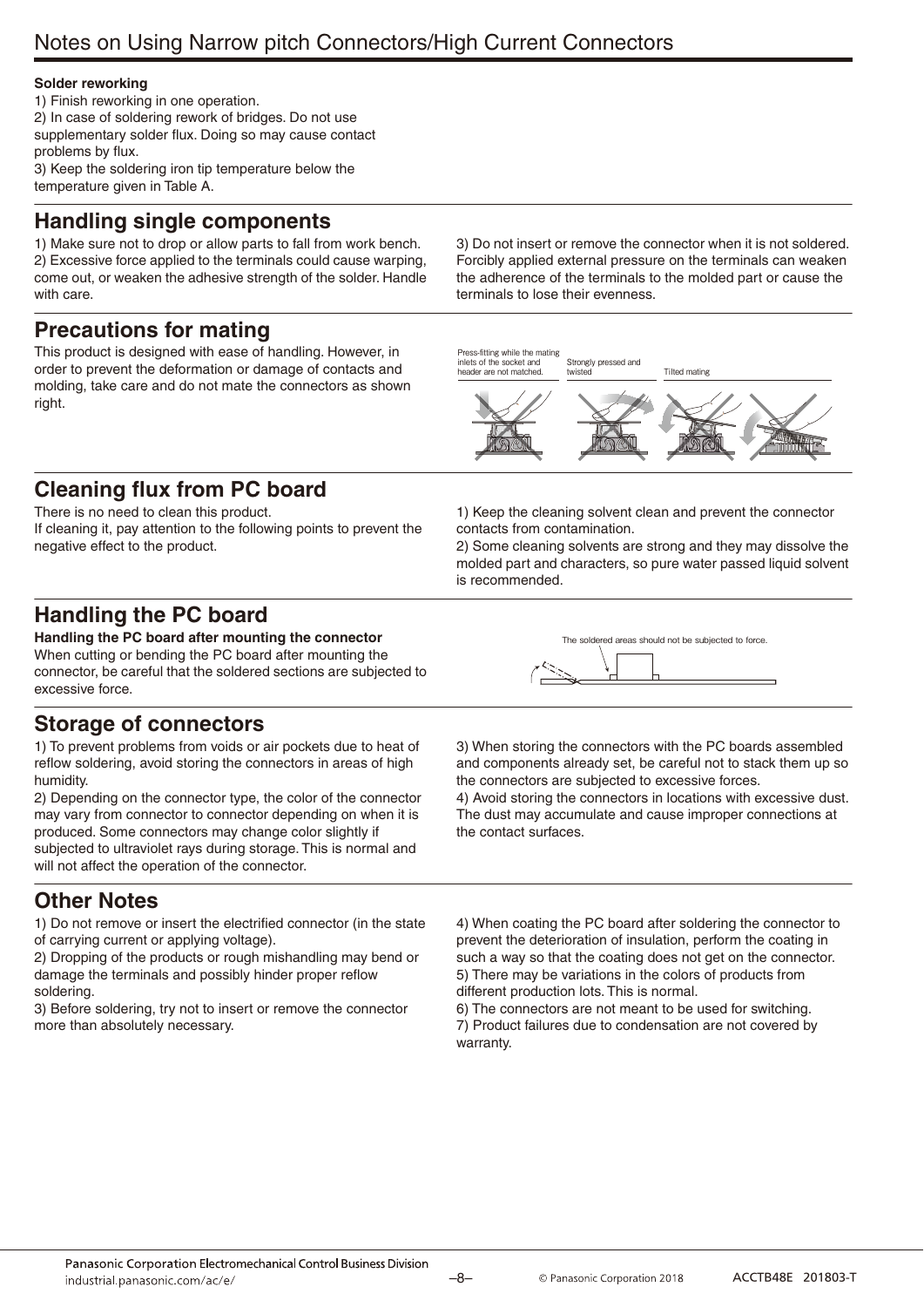### **Regarding sample orders to confirm proper mounting**

When ordering samples to confirm proper mounting with the placement machine, connectors are delivered in 50-piece units in the condition given right. Consult a sale representative for ordering sample units.





Please refer to the latest product specifications when designing your product.